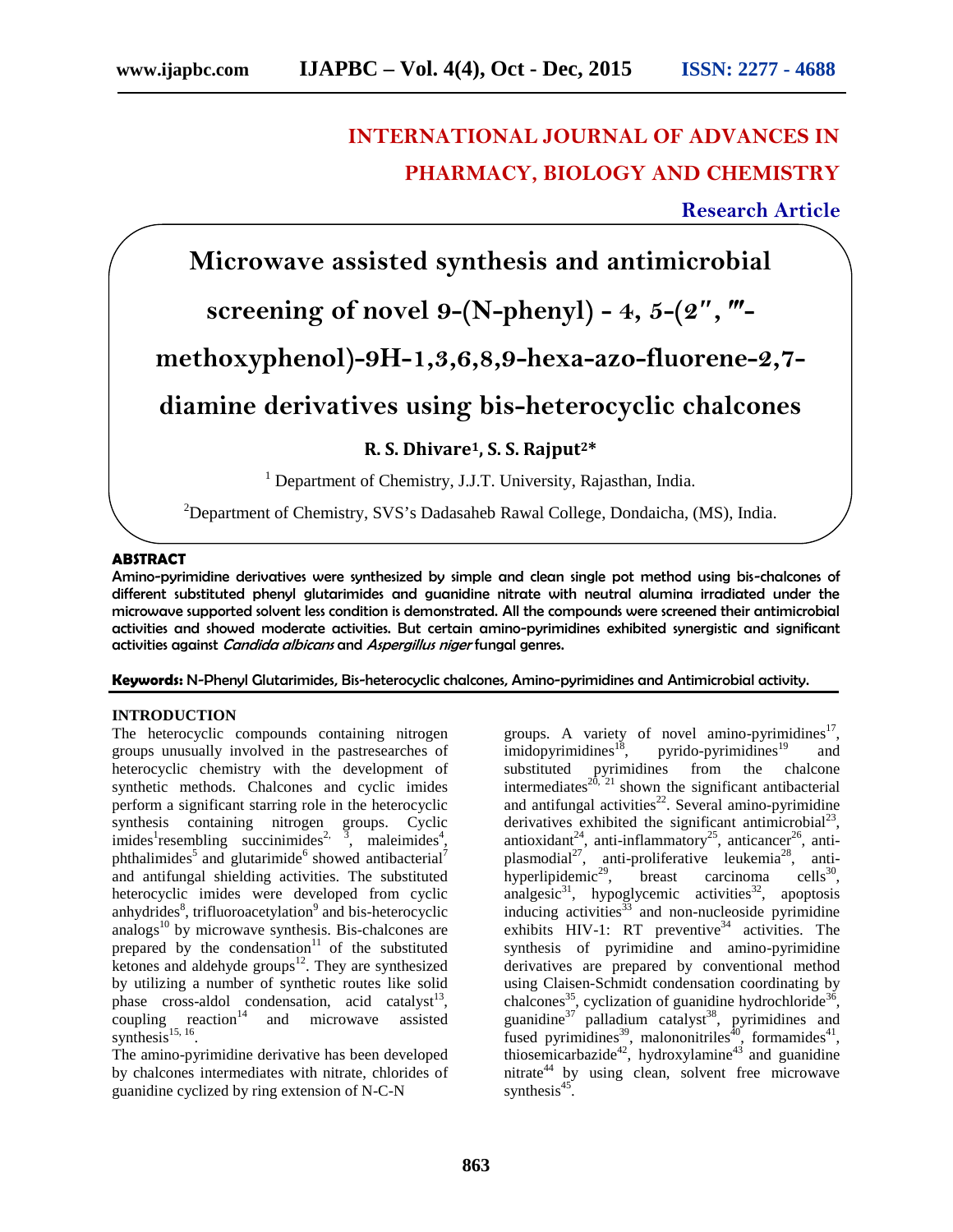#### **EXPERIMENTAL SECTION**

### **Material methods:**

Melting points of all the synthesized compounds were inscribedand uncorrectedby using open glass capillaries. IR spectra were verified on Shimadzu FTIR-8400 and ATR Brucker alpha FT-IR spectrophotometer.<sup>1</sup>H NMR spectra were recorded on 500.13 MHz by Brucker spectrophotometer. The completion of reaction was observed by thin layer chromatography practicing done on silica glaze aluminium plates by diethyl ether and ethyl acetate 7:3 proportion ratio. All the compounds **5a-j** was synthesized in the microwave oven in hours from bis chalcones, guanidine nitrate, neutral alumina.

### **General procedure for the synthesis of bis chalcones derived from N-phenyl glutarimides:**

The bis-chalcones **(3a-j)** derivatives were synthesized by the mixture of 0.1 mole of N-phenyl glutarimides

**(1a-j)** and 0.2 moles of 4-hydroxy-3-methoxy benzaldehyde in 2 gm of neutral  $Al_2O_3$  under microwave supported solvent free condition on 640W power for 3-6 min. The developed compounds were recrystallized from ethanol **(Scheme – I)**

#### **(3Z,5Z)-3,5-bis(4-hydroxy-3-**

#### **methoxybenzylidene)-1-phenylpiperidine-2,6 dione (3a):**

Yellowish White Solid; Molecular Formula:  $C_{27}H_{23}NO_6$ ; Molecular Weight: 457.47; Yield: 79.91%; Melting Point (ºC): 78-80 ºC; Elemental Analysis:C, 71.06; H, 6.98; N, 3.24; FTIR (KBr):  $>C=O$  (2-Peaks): 1595 cm<sup>-1</sup> and 1672 cm<sup>-1</sup>, =C-H: 2968 cm<sup>-1</sup>, aromatic ring (3-Peaks):  $1455$  cm<sup>-1</sup>, 1513 cm<sup>-1</sup> and 1541 cm<sup>-1</sup>, Ar-OCH<sub>3</sub>: 1157 cm<sup>-1</sup>, Ar-OH: 3320 cm<sup>-1</sup>; <sup>1</sup>H NMR (200.13 MHz, CDCl<sub>3</sub>, ppm): 6.26-7.40 (m, 8H, Ar-H and =CH), 9.87 (s, 1H, -OH),  $3.70$  (s,  $3H$ ,  $-OCH_3$ ),  $2.46$  (s,  $2H$ ,  $-CH_2$ )



**Scheme -I:**  $(3Z,5Z)$ -3,5-bis(4-hydroxy-3-methoxybenzylidene)-N-phenylpiperidine-2,6-dione



**Scheme -II:** 9-(N-phenyl)-4,5-(2","'-methoxyphenol)-9H-1,3,6,8,9-hexa-azo-fluorene-2,7-diamine (5a-j)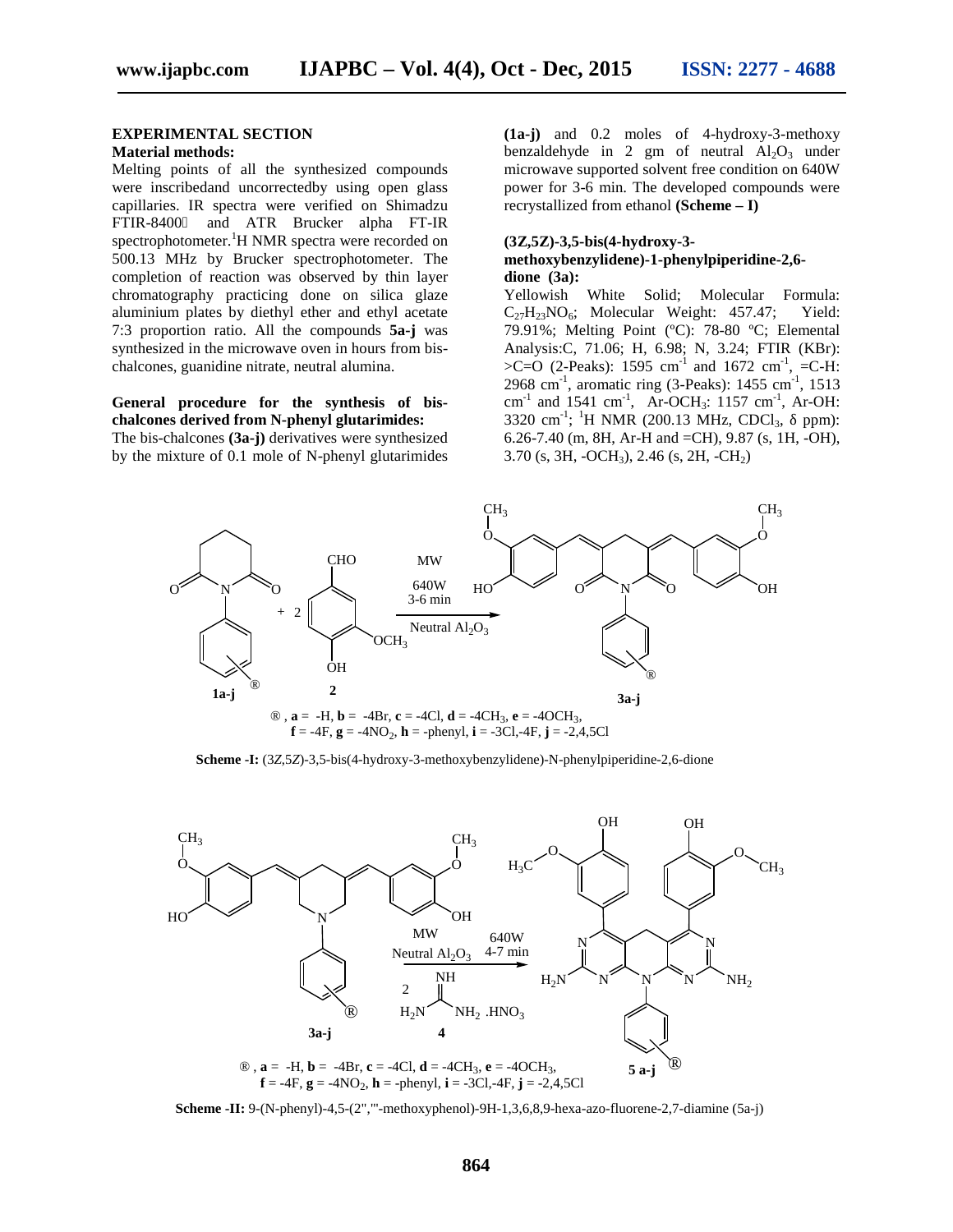#### **(3Z,5Z)-3,5-bis(4-hydroxy-3 methoxybenzylidene)-1-(4 bromophenyl)piperidine-2,6-dione (3b):**

Dark Yellow Solid; Molecular Formula:  $C_{27}H_{22}BrNO<sub>6</sub>; Molecular Weight: 536.37; Yield:$ 94.37%; Melting Point (ºC): 94-96 ºC; Elemental Analysis:C, 60.88; H, 4.25; N, 2.75; FTIR (KBr):  $>C=O$  (2-Peaks): 1667 cm<sup>-1</sup> and 1689 cm<sup>-1</sup>, =C-H:  $3032 \text{ cm}^{-1}$ , aromatic ring (3-Peaks):  $1462 \text{ cm}^{-1}$ ,  $1514$ cm<sup>-1</sup> and 1590 cm<sup>-1</sup>, Ar-OCH<sub>3</sub>: 1172 cm<sup>-1</sup>, Ar-OH: 3294 cm<sup>-1</sup>, Ar-Br: 1072 cm<sup>-1</sup>

#### **(3Z,5Z)-3,5-bis(4-hydroxy-3 methoxybenzylidene)-1-(4 chlorophenyl)piperidine-2,6-dione (3c):**

Yellow Solid; Molecular Formula:  $C_{27}H_{22}CINO_{6}$ ; Molecular Weight: 491.92; Yield: 82.25%; Melting Point (ºC): 76-78 ºC; Elemental Analysis:C, 66.42; H, 4.68; N, 2.99; FTIR (KBr) (Spectra No.-51):  $>C=O$  (2-Peaks): 1667 cm<sup>-1</sup> and 1742 cm<sup>-1</sup>, =C-H:  $3030 \text{ cm}^{-1}$ , aromatic ring (3-Peaks):  $1462 \text{ cm}^{-1}$ ,  $1512$ cm<sup>-1</sup> and 1590 cm<sup>-1</sup>, Ar-OCH<sub>3</sub>: 1170 cm<sup>-1</sup>, Ar-OH: 3287 cm<sup>-1</sup>, Ar-Cl: 1026 cm<sup>-1</sup>

#### **(3Z,5Z)-3,5-bis(4-hydroxy-3 methoxybenzylidene)-1-p-tolylpiperidine-2,6 dione (3d):**

Yellow Solid; Molecular Formula:  $C_{28}H_{25}NO_6$ ; Molecular Weight: 471.5; Yield: 83.98%; Melting Point (ºC): 95-97 ºC; Elemental Analysis:C, 71.86; H, 5.73; N, 3.55; FTIR (KBr): >C=O (2-Peaks): 1594 cm<sup>-1</sup> and 1675 cm<sup>-1</sup>, =C-H: 2946 cm<sup>-1</sup>, aromatic ring  $(3-Peaks)$ : 1459 cm<sup>-1</sup>, 1514 cm<sup>-1</sup> and 1596 cm<sup>-1</sup>, Ar-OCH<sub>3</sub>: 1171 cm<sup>-1</sup>, Ar-OH: 3280 cm<sup>-1</sup>; <sup>1</sup>H NMR Da:  $(500.13 \text{ MHz}, \text{DMSO-d}^6, \text{ ppm})$ : 6.97-7.48 (m, 5H, Ar-H and =CH), 9.78 (s, 1H, -OH), 3.70 (s, 3H, - OCH<sub>3</sub>), 2.71 (s, 2H, -CH<sub>2</sub>)

## **(3Z,5Z)-3,5-bis(4-hydroxy-3 methoxybenzylidene)-1-(4-**

## **ethoxyphenyl)piperidine-2,6-dione (3e):**

Yellow Solid; Molecular Formula:  $C_{28}H_{25}NO_7$ ; Molecular Weight: 487.5; Yield: 69.41%; Melting Point (ºC): 68-70 ºC; Elemental Analysis:C, 69.09; H, 5.72; N, 3.20; FTIR (KBr): >C=O (2-Peaks): 1596 cm<sup>-1</sup> and 1677 cm<sup>-1</sup>, =C-H: 2971 cm<sup>-1</sup>, aromatic ring (3-Peaks):  $1460 \text{ cm}^{-1}$ ,  $1514 \text{ cm}^{-1}$  and  $1596 \text{ cm}^{-1}$ , Ar-OCH<sub>3</sub>: 1171 cm<sup>-1</sup>, Ar-OH: 3466 cm<sup>-1</sup>

#### **(3Z,5Z)-3,5-bis(4-hydroxy-3 methoxybenzylidene)-1-(4 fluorophenyl)piperidine-2,6-dione (3f):**

Yellow Solid; Molecular Formula:  $C_{27}H_{22}FNO_6$ ; Molecular Weight: 475.47; Yield: 90.84%; Melting Point (ºC): 85-87 ºC; Elemental Analysis:C, 68.81; H, 4.93; N, 3.33; FTIR (KBr): >C=O (2-Peaks): 1594 cm<sup>-1</sup> and 1672 cm<sup>-1</sup>, =C-H: 3089 cm<sup>-1</sup>, aromatic ring  $(3-Peaks)$ : 1426 cm<sup>-1</sup>, 1513 cm<sup>-1</sup> and 1594 cm<sup>-1</sup>, Ar-OCH<sub>3</sub>: 1158 cm<sup>-1</sup>, Ar-OH: 3316 cm<sup>-1</sup>, Ar-F: 1126 cm<sup>-1</sup>

#### **(3Z,5Z)-3,5-bis(4-hydroxy-3-**

#### **methoxybenzylidene)-1-(4-nitrophenyl)piperidine- 2,6-dione (3g):**

Pale Yellow Solid; Molecular Formula:  $C_{27}H_{22}N_2O_8$ ; Molecular Weight: 502.47; Yield: 78.33%; Melting Point (ºC): 93-95 ºC; Elemental Analysis:C, 64.76; H, 4.65; N, 5.85; FTIR (KBr): >C=O (2-Peaks): 1668 cm<sup>-1</sup> and 1711cm<sup>-1</sup>, =C-H: 3078 cm<sup>-1</sup>, aromatic ring  $(3$ -Peaks): 1460 cm<sup>-1</sup>, 1512 cm<sup>-1</sup> and 1590 cm<sup>-1</sup>, Ar-OCH<sub>3</sub>: 1170 cm<sup>-1</sup>, Ar-OH: 3269 cm<sup>-1</sup>, Ar-NO<sub>2</sub>: 1512  $cm^{-1}$ 

#### **(3Z,5Z)-3,5-bis(4-hydroxy-3-**

#### **methoxybenzylidene)-1-(naphthalen-1 yl)piperidine-2,6-dione (3h):**

Whitish Brown Solid; Molecular Formula:  $C_{31}H_{25}NO_6$ ; Molecular Weight: 507.53; Yield: 91.74%; Melting Point (ºC): 88-90 ºC; Elemental Analysis:C, 73.79; H, 5.02; N, 2.98; FTIR (KBr):  $>C=O$  (2-Peaks): 1667 cm<sup>-1</sup> and 1704 cm<sup>-1</sup>, =C-H:  $3078 \text{ cm}^{-1}$ , aromatic ring (3-Peaks): 1429 cm<sup>-1</sup>, 1460 cm<sup>-1</sup>, 1511 cm<sup>-1</sup>, 1589 cm<sup>-1</sup> and 1667 cm<sup>-1</sup>, Ar-OCH<sub>3</sub>: 1172 cm<sup>-1</sup>, Ar-OH: 3178 cm<sup>-1</sup>

### **(3Z,5Z)-3,5-bis(4-hydroxy-3-**

#### **methoxybenzylidene)-1-(3-chloro-4 fluorophenyl)piperidine-2,6-dione (3i):**

Dark Yellow Solid; Molecular Formula:  $C_{27}H_{21}CIFNO<sub>6</sub>; Molecular Weight: 509.91; Yield:$ 82.23%; Melting Point (ºC): 74-76 ºC; Elemental Analysis:C, 63.91; H, 4.69; N, 2.86; FTIR (KBr):  $>C=O$  (2-Peaks): 1595 cm<sup>-1</sup> and 1674 cm<sup>-1</sup>, =C-H: 3027 cm<sup>-1</sup>, aromatic ring (3-Peaks): 1459 cm<sup>-1</sup>, 1511 cm<sup>-1</sup> and 1544 cm<sup>-1</sup>, Ar-OCH<sub>3</sub>: 1172 cm<sup>-1</sup>, Ar-OH: 3309 cm<sup>-1</sup>, Ar-F: 1172 cm<sup>-1</sup>, Ar-Cl: 1056 cm<sup>-1</sup>

#### **(3Z,5Z)-3,5-bis(4-hydroxy-3-**

**methoxybenzylidene)-1-(2,4,5-**

#### **trichlorophenyl)piperidine-2,6-dione (3j):**

Pinkish White Solid; Molecular Formula:  $C_{27}H_{20}Cl_3NO_6$ ; Molecular Weight: 560.81; Yield: 83.03%; Melting Point (ºC): 103-105 ºC; Elemental Analysis:C, 58.58; H, 3.84; N, 2.87; FTIR (KBr):  $>C=O$  (2-Peaks): 1669 cm<sup>-1</sup> and 1694 cm<sup>-1</sup>, =C-H: 3027 cm<sup>-1</sup>, aromatic ring (3-Peaks): 1459 cm<sup>-1</sup>, 1512 cm<sup>-1</sup> and 1580 cm<sup>-1</sup>, Ar-OCH<sub>3</sub>: 1170 cm<sup>-1</sup>, Ar-OH: 3276 cm<sup>-1</sup>, Ar-2,4,5Cl: 1078 cm<sup>-1</sup>; <sup>1</sup>H NMR (500.13 MHz, DMSO-d<sup>6</sup>, ppm): 6.96-8.10 (m, 5H, Ar-H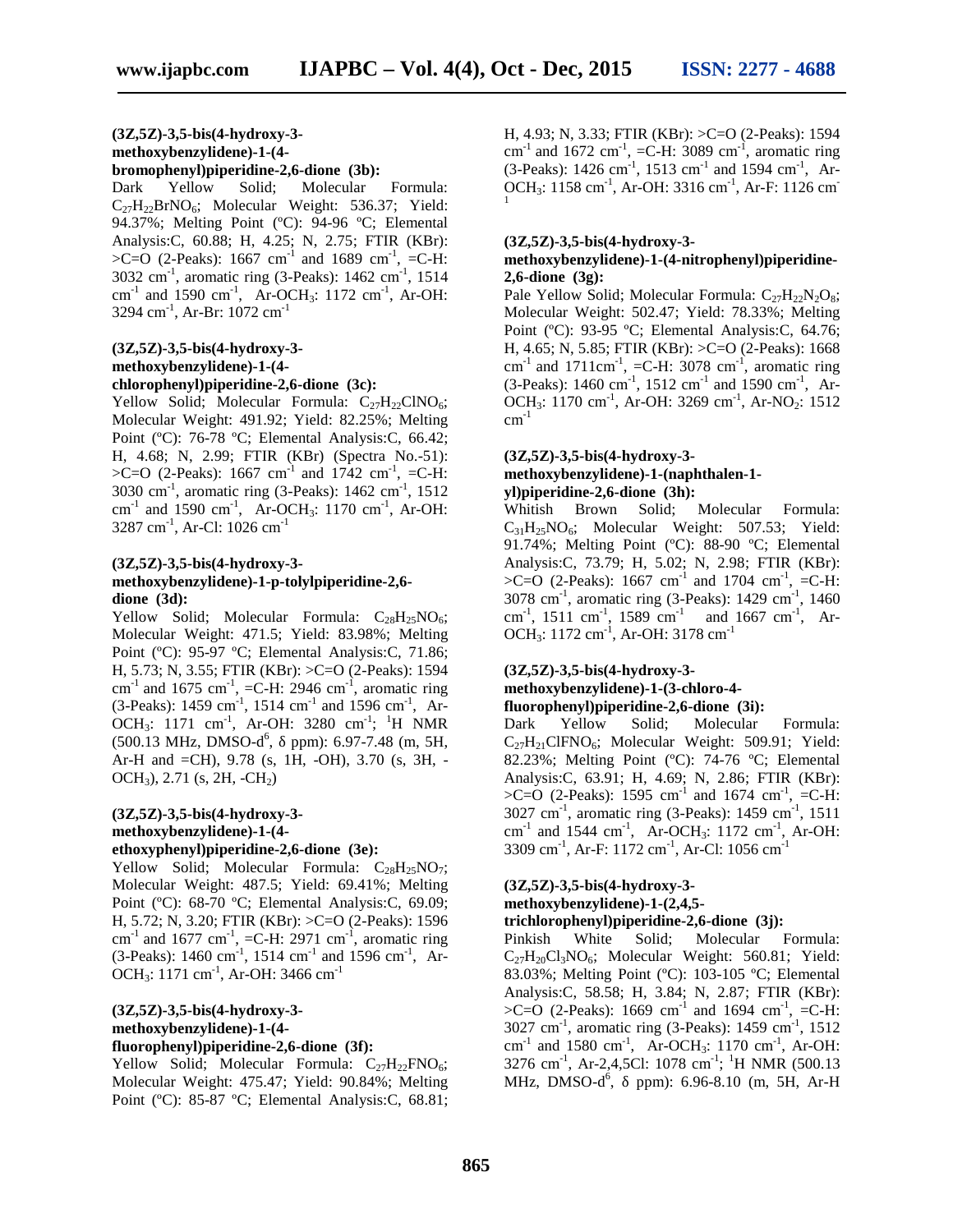and  $=CH$ ), 9.77 (s, 1H,  $-OH$ ), 3.40 (s, 3H,  $-OCH_3$ ),  $2.30$  (s,  $2H$ ,  $-CH<sub>2</sub>$ )

#### **General procedure for the synthesis of amino pyrimidines (5a-j):**

Amino-pyrimidine **(5a-j)** derivatives were synthesized by the mixture of 0.2 moles of previously prepared bis-chalcones **(3a-j)** and 0.4 moles of guanidine nitrate in 2 gm of neutral  $Al_2O_3$  under microwave supported solvent free condition on 640W power for 4-7 minutes. The synthesized compounds were recovered by ethyl acetate and recrystallized by ethanol **(Scheme-II)**

#### **9-(1-phenyl)-4,5-(2 ,‴-methoxyphenol)-9H- 1,3,6,8,9-hexa-azo-fluorene-2,7-diamine (6a):**

Brownish Yellow Solid; Molecular Formula:  $C_{29}H_{25}N_7O_4$ ; Molecular Weight: 535.55; Yield: 80.45%; Melting Point (ºC): 89-91 ºC; Elemental Analysis: C, 65.19; H, 4.71; N, 18.95; FTIR (KBr): -  $NH<sub>2</sub>$  (2-Peaks): 3303 cm-1 and 3365 cm<sup>-1</sup>, aromatic ring (3-Peaks): 1532 cm<sup>-1</sup>, 1595 cm<sup>-1</sup> and 1665 cm<sup>-1</sup>, Ar-OCH<sub>3</sub>: 1293 cm<sup>-1</sup>, Ar-OH: 3509 cm<sup>-1</sup>

#### **9-(4 -bromophenyl)-4,5-(2″,‴-methoxyphenol)- 9H-1,3,6,8,9-hexa-azo-fluorene-2,7-diamine (6b):**

Yellowish Orange Solid; Molecular Formula: C29H24BrN7O4; Molecular Weight: 614.45; Yield: 76.54%; Melting Point (ºC): 99-101 ºC; Elemental Analysis: C, 56.89; H, 4.21; N, 16.31; FTIR (KBr): -  $NH<sub>2</sub>$  (2-Peaks): 3417 cm-1 and 3461 cm<sup>-1</sup>, aromatic ring (3-Peaks):  $1532 \text{ cm}^{-1}$ ,  $1595 \text{ cm}^{-1}$  and  $1665 \text{ cm}^{-1}$ , Ar-OCH<sub>3</sub>: 1293 cm<sup>-1</sup>, Ar-OH: 3593 cm<sup>-1</sup>, Ar-Br: 1024 cm<sup>-1</sup>; <sup>1</sup>H NMR (500.13 MHz, DMSO-d<sup>6</sup>,  $,$ ppm): 6.96-7.56 (m, 5H, Ar-H), 9.77 (s, 2H, -NH2), 10.27 (s, 1H, -OH), 3.80 (s, 3H, OCH3), 3.41 (s, 2H,  $CH<sub>2</sub>$ )

### **9-(4 chlorophenyl)-4,5-(2″,‴-methoxyphenol)-9H- 1,3,6,8,9-hexa-azo-fluorene-2,7-diamine (6c):**

Yellowish Solid; Molecular Formula:  $C_{29}H_{24}CIN_7O_4$ ; Molecular Weight: 570.00; Yield: 83.03%; Melting Point (ºC): 88-90 ºC; Elemental Analysis: C, 61.38; H, 4.67; N, 17.73; FTIR (KBr): -NH<sub>2</sub> (2-Peaks): 3300 cm-1 and 3370 cm<sup>-1</sup>, aromatic ring (3-Peaks):  $1461$ cm<sup>-1</sup>, 1596 cm<sup>-1</sup> and 1623 cm<sup>-1</sup>, Ar-OCH<sub>3</sub>: 1268 cm<sup>-1</sup>, Ar-OH: 3493 cm<sup>-1</sup>, Ar-Cl: 1028 cm<sup>-1</sup>

#### **9-(p-tolyl)-4,5-(2″,‴-methoxyphenol)-9H-1,3,6,8,9 hexa-azo-fluorene-2,7-diamine (6d):**

Whitish Yellow Solid; Molecular Formula:  $C_{30}H_{27}N_7O_4$ ; Molecular Weight: 549.58; Yield: 79.12%; Melting Point (ºC): 108-110 ºC; Elemental Analysis: C, 65.85; H, 5.15; N, 17.98; FTIR (KBr): -  $NH<sub>2</sub>$  (2-Peaks): 3402 cm-1 and 3456 cm<sup>-1</sup>, aromatic

ring (3-Peaks):  $1459 \text{ cm}^{-1}$ ,  $1515 \text{ cm}^{-1}$  and  $1592 \text{ cm}^{-1}$ , Ar-OCH<sub>3</sub>: 1297 cm<sup>-1</sup>, Ar-OH: 3600 cm<sup>-1</sup>

### **9-(4 -methoxyphenyl)-4,5-(2″,‴-methoxyphenol)- 9H-1,3,6,8,9-hexa-azo-fluorene-2,7-diamine (6e):**

Yellowish Green Muddy Solid; Molecular Formula:  $C_{30}H_{27}N_7O_5$ ; Molecular Weight: 565.58; Yield: 67.25%; Melting Point (ºC): 88-90 ºC; Elemental Analysis: C, 63.86; H, 4.98; N, 17.75; FTIR (KBr): -  $NH<sub>2</sub>$  (2-Peaks): 3316 cm-1 and 3394 cm<sup>-1</sup>, aromatic ring (3-Peaks): 1513 cm<sup>-1</sup>, 1594 cm<sup>-1</sup> and 1667 cm<sup>-1</sup>, Ar-OCH<sub>3</sub>: 1296 cm<sup>-1</sup>, Ar-OH: 3600 cm<sup>-1</sup>

#### **9-(4 -fluorophenyl)-4,5-(2″,‴-methoxyphenol)-9H- 1,3,6,8,9-hexa-azo-fluorene-2,7-diamine (6f):**

Yellow Solid; Molecular Formula:  $C_{29}H_{24}FN_{7}O_{4}$ ; Molecular Weight: 553.54; Yield: 80.00%; Melting Point (ºC): 91-93 ºC; Elemental Analysis: C, 63.72; H, 4.49; N, 17.98; FTIR (KBr): -NH<sub>2</sub> (2-Peaks): 3313 cm-1 and 3392 cm<sup>-1</sup>, aromatic ring (3-Peaks): 1513 cm<sup>-1</sup>, 1594 cm<sup>-1</sup> and 1668 cm<sup>-1</sup>, Ar-OCH<sub>3</sub>: 1296 cm<sup>-1</sup>, Ar-OH: 3500 cm<sup>-1</sup>, Ar-F: 1158 cm<sup>-1</sup>

#### **9-(4 -nitrophenyl)-4,5-(2″,‴-methoxyphenol)-9H- 1,3,6,8,9-hexa-azo-fluorene-2,7-diamine (6g):**

Yellow Solid; Molecular Formula:  $C_{29}H_{24}N_8O_6$ ; Molecular Weight: 580.55; Yield: 70.68%; Melting Point (°C): 123-125 °C; Elemental Analysis: C, 60.28; H, 4.67; N, 19.75; FTIR (ATR): -NH<sub>2</sub> (2-Peaks):  $3254$  cm-1 and  $3355$  cm<sup>-1</sup>, aromatic ring  $(3-$ Peaks): 1461 cm<sup>-1</sup>, 1594 cm<sup>-1</sup> and 1672 cm<sup>-1</sup>, Ar-OCH<sub>3</sub>: 1265 cm<sup>-1</sup>, Ar-OH: 3600 cm<sup>-1</sup>, Ar-NO<sub>2</sub>: 1513 cm<sup>-1</sup>;<sup>1</sup>H NMR (500.13 MHz, CDCl<sub>3</sub>, ppm): 6.96-8.20 (m, 5H, Ar-H), 9.77 (s, 2H, -NH2), 10.27 (s, 1H,  $-OH$ ), 3.80 (s, 3H, OCH<sub>3</sub>), 3.38 (s, 2H, CH<sub>2</sub>)

#### **9-(napthy-4-yl)-4,5-(2″,‴-methoxyphenol)-9H- 1,3,6,8,9-hexa-azo-fluorene-2,7-diamine (6h):**

Greyish Brown Solid; Molecular Formula:  $C_{33}H_{27}N_7O_4$ ; Molecular Weight: 585.61; Yield: 64.60%; Melting Point (ºC): 103-105 ºC; Elemental Analysis: C, 67.76; H, 4.69; N, 16.99; FTIR (KBr): -  $NH<sub>2</sub>$  (2-Peaks): 3299 cm-1 and 3393 cm<sup>-1</sup>, aromatic ring (3-Peaks):  $1459 \text{ cm}^{-1}$ ,  $1513 \text{ cm}^{-1}$ ,  $1535 \text{ cm}^{-1}$ ,  $1594 \text{ cm}^{-1}$  and  $1669 \text{ cm}^{-1}$ , Ar-OCH<sub>3</sub>:  $1265 \text{ cm}^{-1}$ , Ar-OH: 3600 cm<sup>-1</sup>

#### **9-(3 -chloro-4 -fluorophenyl)-4,5-(2″,‴ methoxyphenol)-9H-1,3,6,8,9-hexa-azo-fluorene- 2,7-diamine (6i):**

Brownish Solid; Molecular Formula:  $C_{29}H_{23}CIFN<sub>7</sub>O<sub>4</sub>; Molecular Weight: 587.99; Yield:$ 72.60%; Melting Point (ºC): 84-86 ºC; Elemental Analysis: C, 59.38; H, 3.89; N, 16.85; FTIR (KBr): -  $NH<sub>2</sub>$  (2-Peaks): 3254 cm-1 and 3324 cm<sup>-1</sup>, aromatic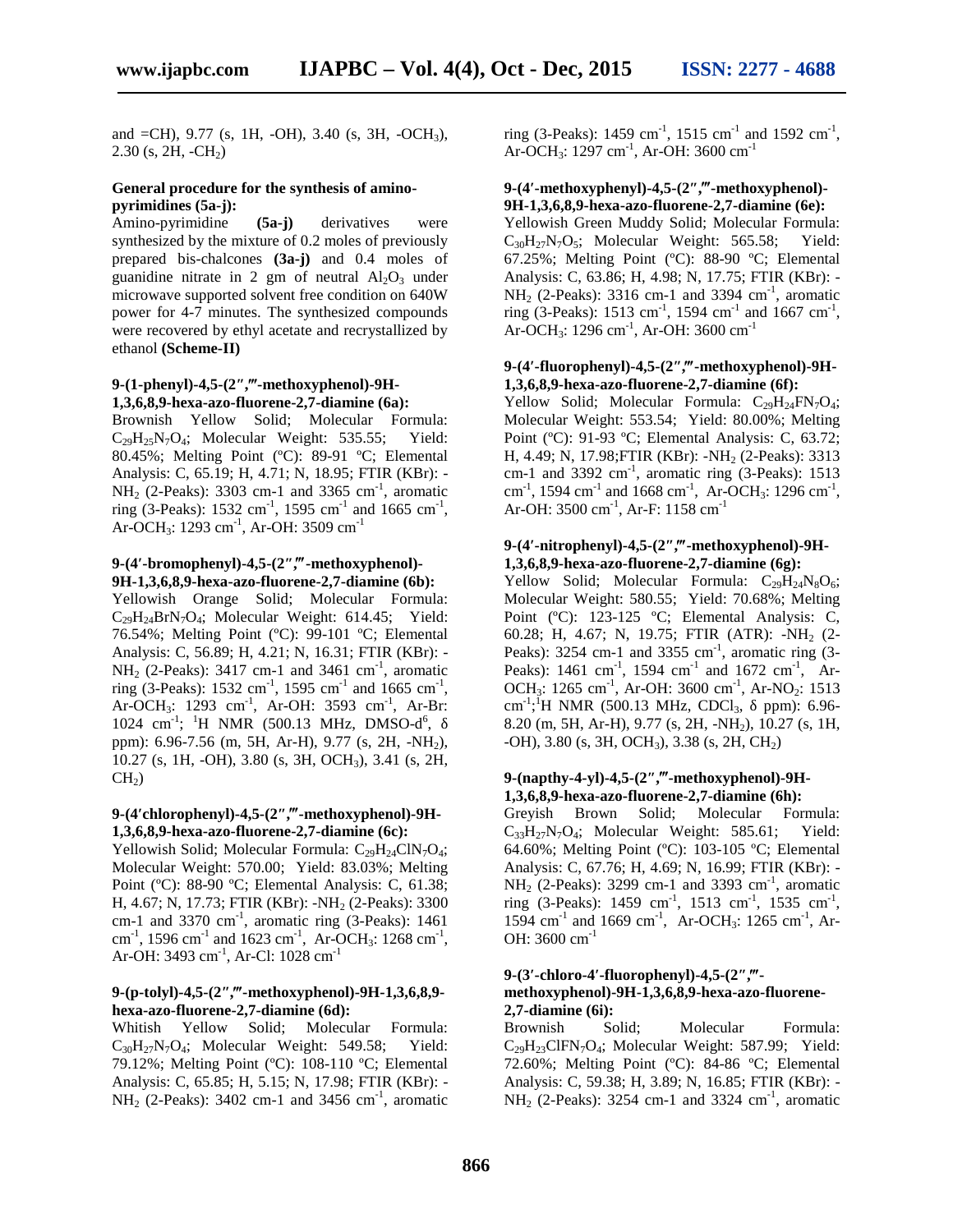ring (3-Peaks): 1543 cm<sup>-1</sup>, 1595 cm<sup>-1</sup> and 1675 cm<sup>-1</sup>, Ar-OCH<sub>3</sub>: 1293 cm<sup>-1</sup>, Ar-OH: 3501 cm<sup>-1</sup>, Ar-F: 1158 cm-1 , Ar-Cl: 1028 cm-1

# **9-(2 ,4 ,5 -trichlorophenyl)-4,5-(2″,‴ methoxyphenol)-9H-1,3,6,8,9-hexa-azo-fluorene- 2,7-diamine (6j):**

Pink Solid; Molecular Formula:  $C_{29}H_{22}Cl_3N_7O_4$ ; Molecular Weight: 638.89; Yield: 72.10%; Melting Point (ºC): 128-130 ºC; Elemental Analysis: C, 54.82; H, 3.38; N, 15.78; FTIR (KBr) (Spectra No.-86):  $-NH<sub>2</sub>$  (2-Peaks): 3246 cm-1 and  $3286 \text{ cm}^{-1}$ , aromatic ring (3-Peaks):  $1512 \text{ cm}^{-1}$ ,  $1590$ cm<sup>-1</sup> and 1671 cm<sup>-1</sup>, Ar-OCH<sub>3</sub>: 1296 cm<sup>-1</sup>, Ar-OH:  $3500 \text{ cm}^1$ , Ar-2,4,5Cl: 1078 cm<sup>-1</sup>; <sup>1</sup>H NMR (500.13 MHz, DMSO-d<sup>6</sup>, ppm): 6.97-8.07 (m, 5H, Ar-H),

9.69 (s, 2H, -NH2), 9.77 (s, 1H, -OH), 3.70 (s, 3H,  $OCH<sub>3</sub>$ , 3.40 (s, 2H, CH<sub>2</sub>)

#### **RESULT AND DISCUSSION Chemistry:**

The starting compounds of bis-chalcones **3a-j** were prepared by the reaction of substituted N-phenyl piperidine-2,6-dione**1a-j** using 4-hydroxy-3-methoxy Benzaldehyde **2**. The series of amino-pyrimidines or 9-(1-phenyl)-4,5-(2","'-methoxyphenol)-9H-

1,3,6,8,9-hexa-azo-fluorene-2,7-diamine **(6a-j)** were synthesized in reasonable yields by the microwave irradiation of bis-chalcones **3a-j** with guanidine nitrate **4** in presence of neutral alumina by solvent free state. The structure of amino-pyrimidines was confirmed by elemental, IR and  ${}^{1}$ HNMR analysis.

| <b>Compd Code</b> | Zone diameter calculated in mm and tabulated by (Mean±S.D.) |                          |                     |                     |
|-------------------|-------------------------------------------------------------|--------------------------|---------------------|---------------------|
|                   | <b>Bacillus</b> subtilis                                    | Escherichia coli         | Candida albicans    | Aspergillusniger    |
|                   | $100 \mu g/ml$                                              | $100 \mu g/ml$           | $100 \mu g/ml$      | $100 \mu g/ml$      |
| 3a                | $\overline{\phantom{a}}$                                    | $- -$                    | $16.31 \pm 0.33$ ** | $16.46 \pm 0.27$ ** |
| 3 <sub>b</sub>    |                                                             | $2.33 \pm 4.04$ **       | $17.80 \pm 0.16$ ** | $17.36\pm0.31$ **   |
| 3c                | $8.33 \pm 0.57$ **                                          | $8.33 \pm 0.57$ **       | $22.42 \pm 0.39$ ** | $21.69 \pm 0.18$ ** |
| 3d                | $7.33 \pm 0.57$ **                                          | $4.66 \pm 4.04$ **       | $21.41 \pm 0.25$ ** | $19.50 \pm 0.45$ ** |
| 3 <sub>e</sub>    | $\qquad \qquad -$                                           | $\overline{\phantom{m}}$ | $14.53 \pm 0.41$ ** | $16.56\pm1.75$ **   |
| 3f                | $8.33 \pm 0.57$ **                                          | $8.33 \pm 0.57$ **       | $16.15 \pm 0.22$ ** | $18.57 \pm 0.32$ ** |
| 3g                | $\overline{\phantom{a}}$                                    | $2.33 \pm 4.04$ **       | $20.43 \pm 0.16$ ** | $17.12 \pm 0.12$ ** |
| 3 <sub>h</sub>    | $\overline{a}$                                              | $\overline{\phantom{a}}$ | $19.04 \pm 0.08$ ** | $15.89 \pm 1.72$ ** |
| 3i                |                                                             |                          | $17.71 \pm 0.22$ ** | $16.31 \pm 0.22$ ** |
| 3j                | $7.66 \pm 1.15$ **                                          | $2.33 \pm 4.04$ **       | $19.94 \pm 0.15$ ** | $21.67 \pm 0.48$ ** |
| 5a                | $6.33 \pm 0.57$ **                                          | $7.66 \pm 0.57$ **       |                     | $10.23 \pm 0.38$ ** |
| 5b                | $6.66 \pm 1.15$ **                                          | $8 + 1$ **               | $22.57 \pm 0.27$ ** | $16.72 \pm 0.20$ ** |
| 5c                | $7.33 \pm 1.52$ **                                          | $8.66 \pm 0.57$ **       | $13.83 \pm 0.22$ ** | $12.56 \pm 0.08$ ** |
| 5d                | $7.33 \pm 1.52$ **                                          | $7.66 \pm 1.15$ **       | $\overline{a}$      | $19.13 \pm 0.06$ ** |
| 5e                | $6.66 \pm 0.57$ **                                          | $7.33 \pm 0.57$ **       | $8.69 \pm 0.39$ **  | $15.36 \pm 0.30$ ** |
| 5f                | $7.66 \pm 0.57$ **                                          | $8.33 \pm 0.57$ **       | $9.34 \pm 0.34$ **  | $15.71 \pm 0.29$ ** |
| 5g                | $7.33 \pm 0.57$ **                                          | $8.66 \pm 0.57$ **       | $16.57 \pm 0.40$ ** | $19.54 \pm 0.39$ ** |
| 5 <sub>h</sub>    | $7.33 \pm 0.57$ **                                          | $4.66 \pm 4.04$ **       | $8.86 \pm 0.22$ **  | $12.56 \pm 0.13$ ** |
| 5i                | $6.33 \pm 0.57$ **                                          | $7 + 0$ **               | $11.30 \pm 0.32$ ** | $18.59 \pm 0.20$ ** |
| 5j                | $6.33 \pm 0.57$ **                                          | $7.33 \pm 0.57$ **       | $8.40 \pm 0.04$ **  | $20.73 \pm 0.44$ ** |
| <b>Ctrl</b>       | $0.0 \pm 0.0$                                               | $0.0 + 0.0$              | $0.0 \pm 0.0$       | $0.0 \pm 0.0$       |
| <b>Std</b>        | 18.33±0.57                                                  | 18.33±0.57               | $12.40 \pm 0.43$    | $10.45 \pm 0.11$    |

**Table 1 Antimicrobial activities of Bis-chalcones and amino-pyrimidines**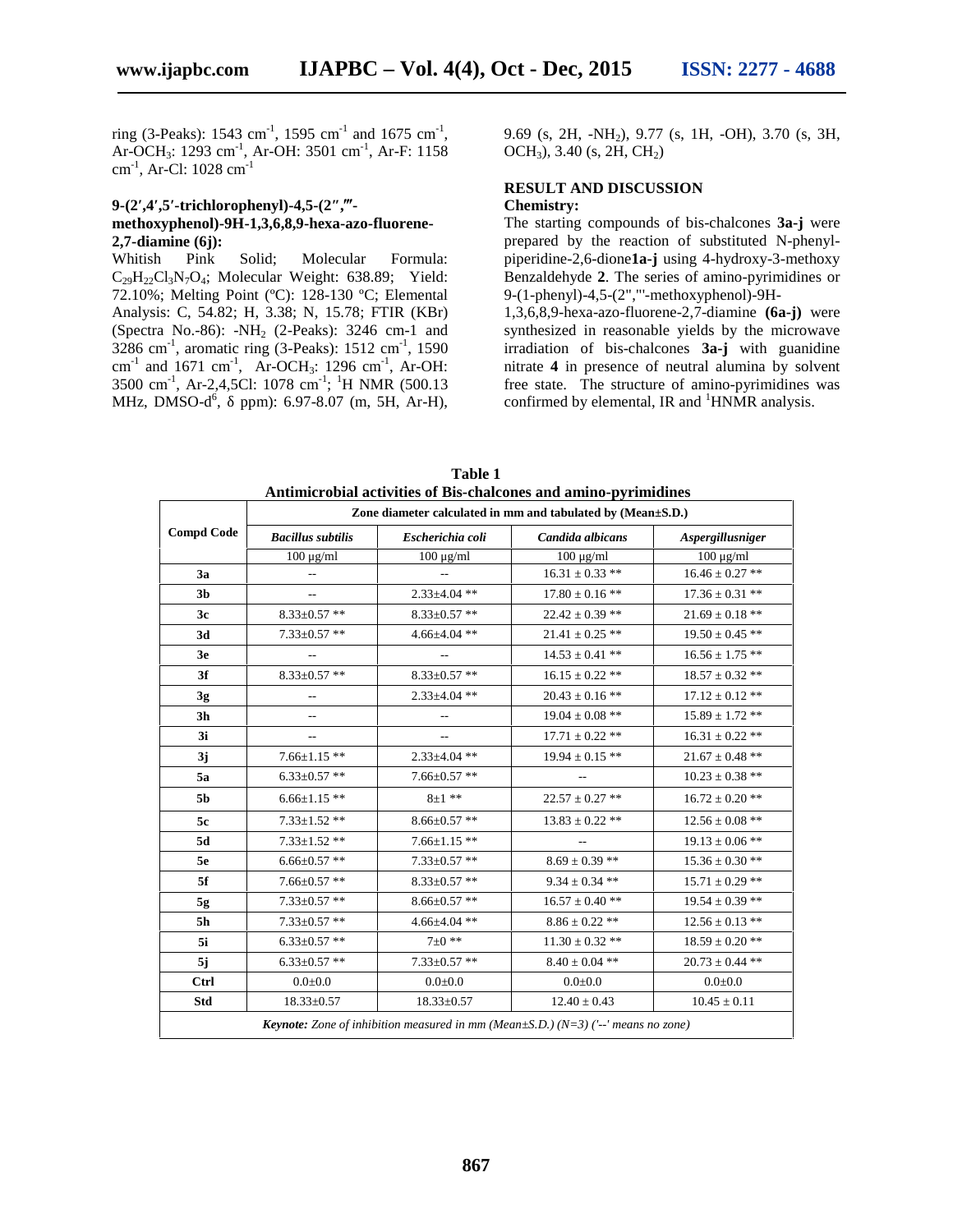#### **Antimicrobial activities (3a-j and 5a-j):**

The entire synthesized compounds **3a-j** and **5a-j** were screened for their antibacterial activity against gram positive bacteria *Bacillus subtilis* (MCMB-310) and gram negative bacteria *Escherichia coli* (MCMB- 301) using DMF solvent. And antifungal activities against *Candida albicans* (NCIM-3471) and *Aspergillus niger* (NCIM-545) strains using DMSO solvent. Ampicillin for antibacterial activities and Amphotericin-B for antifungal activities were used as a standard. All the results of synthesized compounds were carried out by the triplicate format N=3 with Mean  $\pm$  SD. The statistical significance was carried out by one way ANOVA and confirmed by Dunnett multiple comparisons test performed the standard drugs against synthesized compounds. P value  $< 0.05$ was considered as statistically significant remarked by \*p<0.05, \*\*p<0.01, \*\*\*p<0.001 compared to standard groups. The calculated data were enlisted in the table-1;

#### **CONCLUSION**

An entire new series of amino-pyrimidine containing 4-hydroxy-3-methoxy benzylidene root have been synthesized in one pot and facile manner from bis heterocyclic chalcones in good yield. A good number of the synthesized bis-chalcone **3a-j** and amino pyrimidines **5a-j** showed superior and synergistic antifungal activities against *Candida albicans* and *Aspergillus niger* fungal strains.

#### **REFERENCES**

- 1. Al-Azzawi M and Hamd AS. Synthesis, Characterization and Evaluation of Biological Activity of Novel Cyclic Imides Containing Heterocycles Based on 2, 5-disubstituted- 1,3,4-thiadiazoles, Al-Anbar J. Vet. Sci., 2011; 4(2): 152-164.
- 2. Rajput SS. Synthesis and Characterization of Bis-heteroyclic Derivatives of 1-(3- Chlorophenyl)-Pyrrolidine-2,5-Dione, International Journal of Advances in Pharmacy, Biology and Chemistry, 2012;1(2): 242-246.
- 3. Patil MM and Rajput SS. Succinimides: Synthesis, reaction and biological activity, International Journal of Pharmacy and Pharmaceutical Sciences, 2014; 6(11): 8-14.
- 4. AL-AzzawiAM and Rhahman Mahdi SA. Synthesis and Evaluation of Antimicrobial Activity of Several New Maleimides to BenzothiazoleMoiety, J. of Baghdad for Sci., 2013;10(3): 658-672.
- 5. Amin K M, El-masry AH, Mohamed NA, Awad GEA and Habib BS. Synthesis,

Characterization and Antimicrobial Activity of Some Novel Isoindole-1,3-Dione Derivatives, Der Pharma Chemica, 2013;5(5): 97-108.

- 6. Dhivare RS and Rajput SS. Synthesis, Characterization and Antimicrobial Evolution of Six Membered CyclicImides, International Journal of Chemistry and Pharmaceutical Sciences, 2015;3(8): 1877-1880.
- 7. Dhivare RS and Rajput SS. Synthesis and antimicrobial activity of five Membered cyclic imide derivatives of mono, di and tri substituted aromatic amines and napthylamine, World Journal of Pharmaceutical Research, 2015;4(6): 1650- 1658.
- 8. Kmetani T, Fitz T and Watt DS, A synthesis of succinimides and glutarimides from cyclic anhydrides, Tetrahedron Letters, 1986;27(8): 919-922.
- 9. Kartrizky AR, Yang B, Qiu G and Zhang ZA. A convenient Trifluoroacetylation Reagent: N-(Trifluoroacetyl) succinimide, Center of Heterocyclic compounds, University of Florida, Gainesville, 1998; 55-57.
- 10. Shaker RM. Synthesis of 1,4-Phenylene Bridged Bis-Heterocyclic Compounds, ARKIVOC, 2012;i: 1-44.
- 11. Voskiene A, Mickevicius V and Mikulskiene G. Synthesis and structural characterization of products condensation 4-carboxy-1-(4 styrylcarbonylphenyl)-2-pyrrolidinones with hydrazines,ARKIVOC, 2007;XV: 303-314.
- 12. Patil CB, Mahajan SK and Katti SA. Chalcone: A versatile molecule, Journal of Pharmaceutical Science and Research, 2009; 1(3): 11-22.
- 13.Rajput SS and Patole SS. Synthesis and uses of chalcone in hetrocyclic synthesis, World Journal of Pharmaceutical Research, 2015; 4(7): 1566-1591.
- 14. Suwito H, Jumina, Mustofa, Kristanti AN and Puspaningsih NNT. Chalcones: Synthesis, structure diversity and pharmacological aspects,Journal of Chemical and Pharmaceutical Research, 2014;6(5):1076- 1088.
- 15. Dhivare RS and Rajput SS. Synthesis and antimicrobial evaluation of some novel bis heterocyclic chalcones from cyclic imides under microwave irradiation, Chemical Science Review and Letters, 2015; 4(15): 937- 944.
- 16. Thirunarayanan G and Vanangamudi G. Synthesis of some 4-bromo-1-naphthyl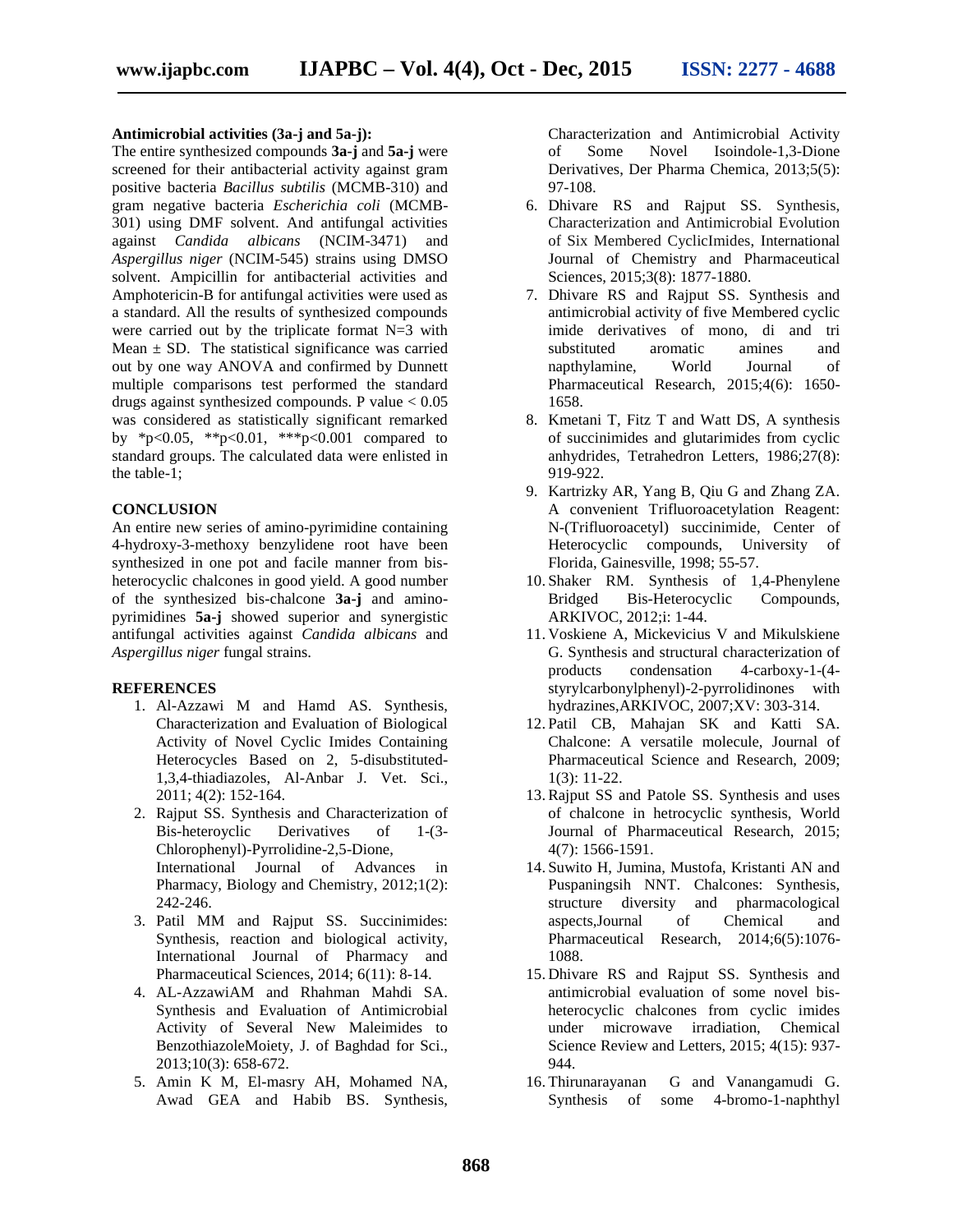chalcones using silica-sulfuric acid reagent under solvent free conditions, ARKIVOC, 2006;xii: 58-64.

- 17. Sandhirakasu V and Mannathuswamy G. Synthesis, characterization and antimicrobial screening of novel bis-2-aminopyrimidines, Journal of Pharmacy Research, 2014; 8(4): 548-551.
- 18.Rathod AK. QSAR Studies of Imidazole Based Pyrimidine Derivatives with Microbial Activity, International Journal of Research in Pharmaceutical and Biomedical Sciences, 2012;3(1): 352-360.
- 19. Kheder NA, Mabkhot YN and Farag AM. A convenient access to new pyrido[4,3 *d*]pyrimidine, thiazolo[3,4-*c*]pyrimidine and pyrimido[4,5-*d*]pyridazine

derivatives,ARKIVOC, 2008;xvii: 107-116.

- 20.Jyothi MV, Prasad YR, Venkatesh P and Sureshreddy M. Synthesis and Antimicrobial Activity of Some Novel Chalcones of 3- Acetyl Pyridine and their pyrimidine Derivatives,Chemical Science Transactions, 2012;1(3): 716-722.
- 21. Ghosh R and Das A. Synthesis and biological activities of chalcones and their heterocyclic derivatives: a review, World Journal of Pharmacy and Pharmaceutical Sciences, 2014;3(3): 578-595.
- 22. Gontijo FA, Pascon RC, Fernandes L, Machado Jr J, Alspaugh JA and Vallim M. A. The role of the de novo pyrimidine biosynthetic pathway in Cryptococcus neoformans high temperature growth and virulence, Fungal Genetics and Biology, 2014; 70: 12–23.
- 23. Dangar VR, Borkhataria KN and Shah VR. Synthesis, characterization and antimicrobial activity of pyrazoline and amino cyanopyridine derivatives of with vanillin,Sci. Revs. Chem. Commun., 2014;4(1): 31-37.
- 24. Himaja M, Rout PK, Karigar AA, Das P and Munirajasekhar D. Synthesis and antioxidant activity of 4,6-diphenylpyrimidin-2-amine and its derivatives, Universal Journal of Pharmacy, 2012;01(01): 72-77.
- 25.Bahekar SS and Shinde DB. Synthesis and anti-inflammatory activity of some 2-amino-6- (4-substituted aryl)-4-(4-substituted phenyl)- 1,6-dihydropyrimidine-5-yl\_-acetic acid derivatives, Acta Pharm., 2003;53: 223–229.
- 26. Schenone S, Zanoli S, Brullo C, Crespan E and Maga G. Current Advances in the Development of Anticancer Drugs Targeting

Tyrosine Kinases of the SrcFamily, Current Drug Therapy, 2008;3: 158-176.

- 27. Singh K, Kaur H, Chibale K, Balzarini J, Little S., Bharatam P. V. 2-Aminopyrimidine based 4-aminoquinoline anti-plasmodial agents. Synthesis, biological activity, structure-activity relationship and mode of action studies, European Journal of Medicinal Chemistry, 2012; 52: 82-97.
- 28.Chang S, Yin S, Wang J, Jing Y and Dong J. Design and synthesis of novel phenylaminopyrimidine (pap) derivatives and their antiproliferative effects in human chronic myeloid leukemia cells, Molecules, 2009;14(10): 4166-4179.
- 29. Khedkar VM, Arya N, Coutinho EC, Shishoo CJ and Jain KS. Docking study of novel antihyperlipidemicthieno [2,3-d] pyrimidine; LM-1554, with some molecular targets related to hyperlipidemia – an investigation into its mechanism of action, Springer Plus, 2014;3(628): 1-12.
- 30. Abd El-Moneim M. Synthesis, Mass Spectra Investigation and Biological Activity of Some Pyrimidine Derivatives, IOSR Journal of Applied Chemistry, 2014;7(1): 67-76.
- 31.Chaudhary A, Sharma PK, Verma Pand Dudhe R. Synthesis of novel pyrimidine derivative and its biological evaluation, AnaleleUniversitaNii din Bucuresti – Chimie (serienoua), 2011;20(02): 123-140.
- 32. Mokale SN, Elgire RD, Sakle NS, and Shinde DB. Microwave-Assisted Synthesis, Hypolipidemic and Hypoglycemic Activity of Some Novel 2-(4-(2-Amino-6-(4-substituted phenyl)-pyrimidin-4-yl)-phenoxy)-2-methyl Propanoic Acid Derivatives,Arch. Pharm. Chem. Life Sci., 2012;345: 22-27.
- 33. Singh B, Synthesis, antiproliferative and apoptosis-inducing activity of thiazolo [5,4 d]pyrimidines, European Journal of Medicinal Chemistry, 2013;70: 864-874.
- 34. Petricci E. Towards new methodologies for the synthesis of biologically interesting 6 substituted pyrimidines and 4(3H)pyrimidinones, ARKIVOC, 2006;vii: 452- 478.
- 35. Khdur Radhiya A. Synthesis of novel heterocyclic derivatives containing di aze, International Journal of Pharmaceutical Chemistry, 2013;2(2), 2278-8700.
- 36. Solankee A, Patel R and Patel K. Synthesis and evaluation of some novel *S-*triazine based chalcones and their derivatives, Der PharmaChemica, 2011;3(6): 317-324.